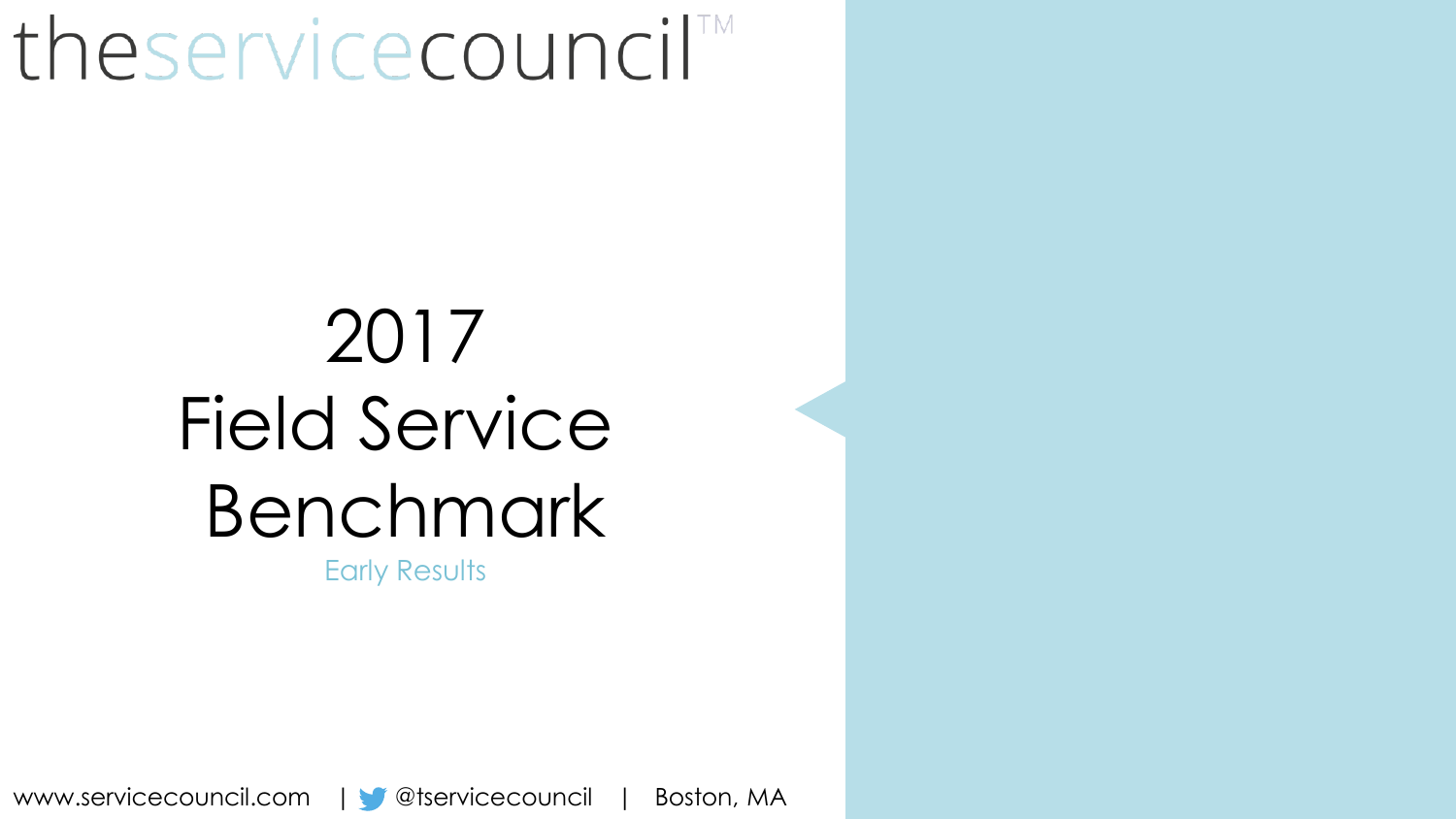### Value

**TSC** 



**BENCHMARK**

YOUR PERFORMANCE IN KEY FUNCTIONAL AND STRATEGIC AREAS VIA AN ASSESSMENT AVAILABLE POST-BENCHMARK SURVEY.





**REVIEW CONTENT AND INSIGHT** FROM OUR ANALYST TEAM



ATTEND **EVENTS** FOR **OVERALL** KNOWLEDGE OR SPECIFIC TO YOUR AREA OF INTEREST



#### **ACCESS RESEARCH DATA**

TIED TO YOUR RESEARCH GROUP AND MORE. THE DATA WILL ALSO BE PRESENTED THROUGH THE LENS OF THOSE WITH THE TOP PERFORMANCE **METRICS** 



4

CONNECT WITH A **COMMUNITY** OF LIKE MINDED PROFESSIONALS AND TSC-RECOGNIZED SUBJECT MATTER **EXPERTS**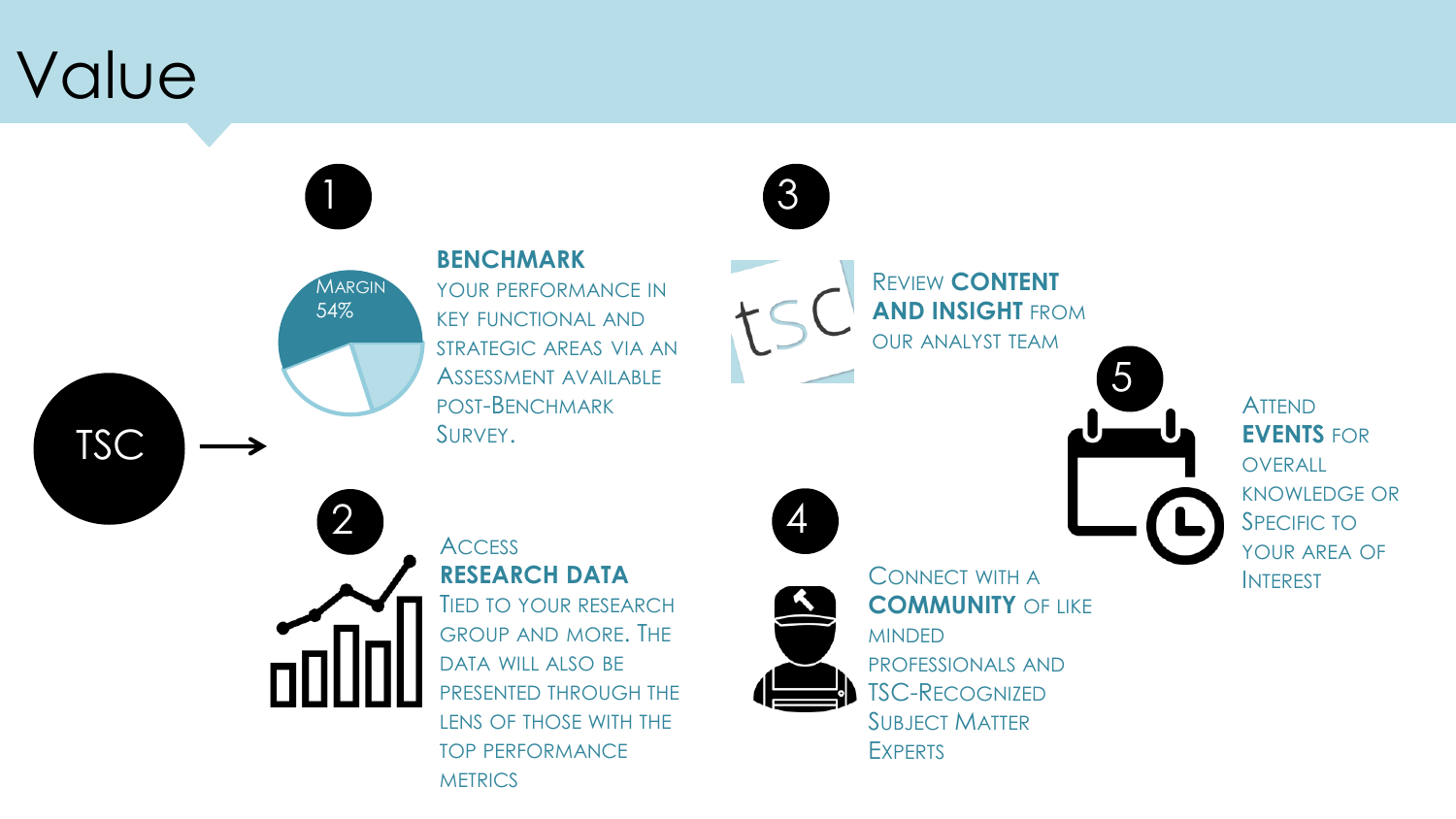



TSC Research Groups (Service Councils)

Note: Research Topics might overlap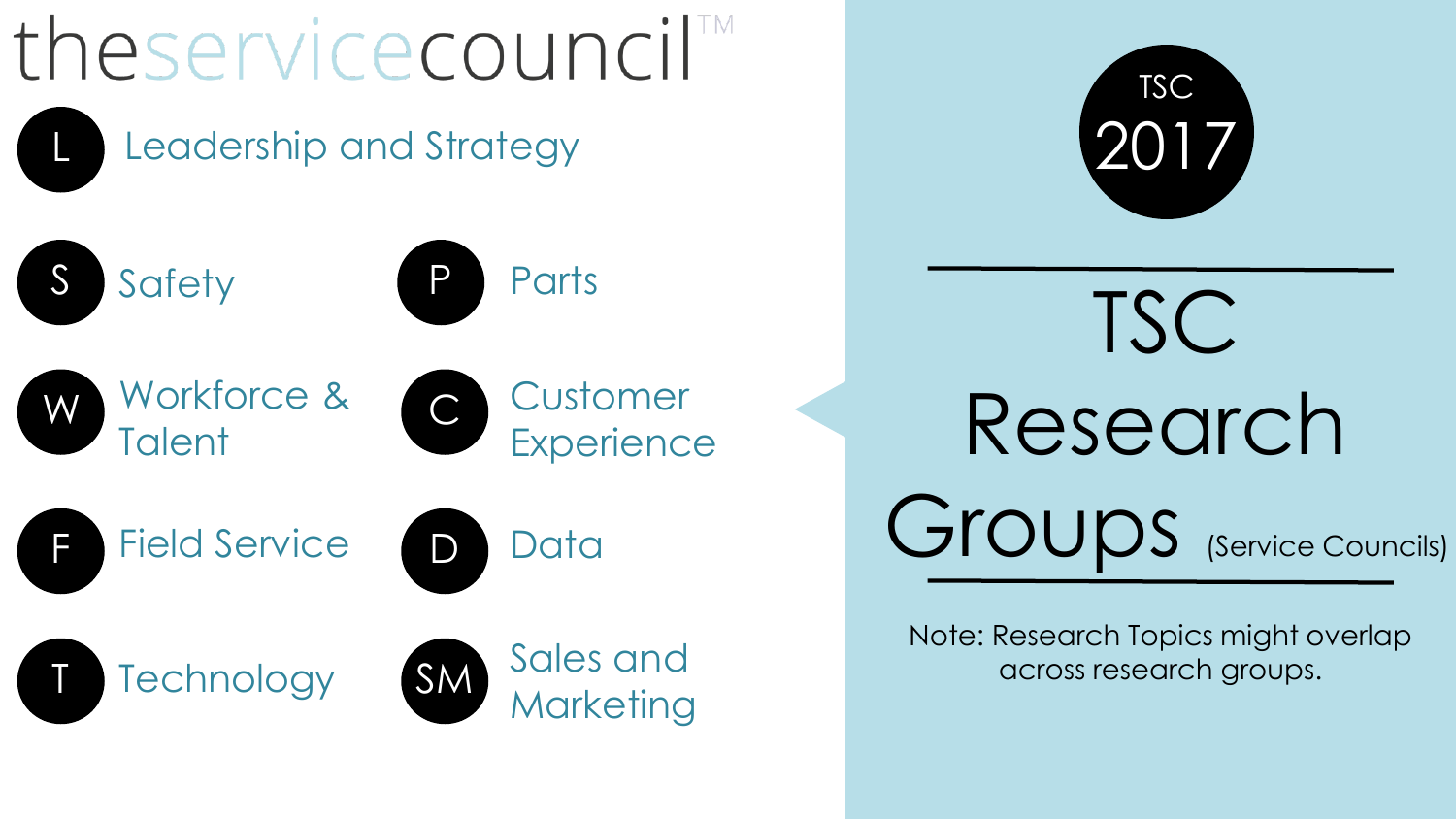

# Field Service

– Early Results (42 Organizations)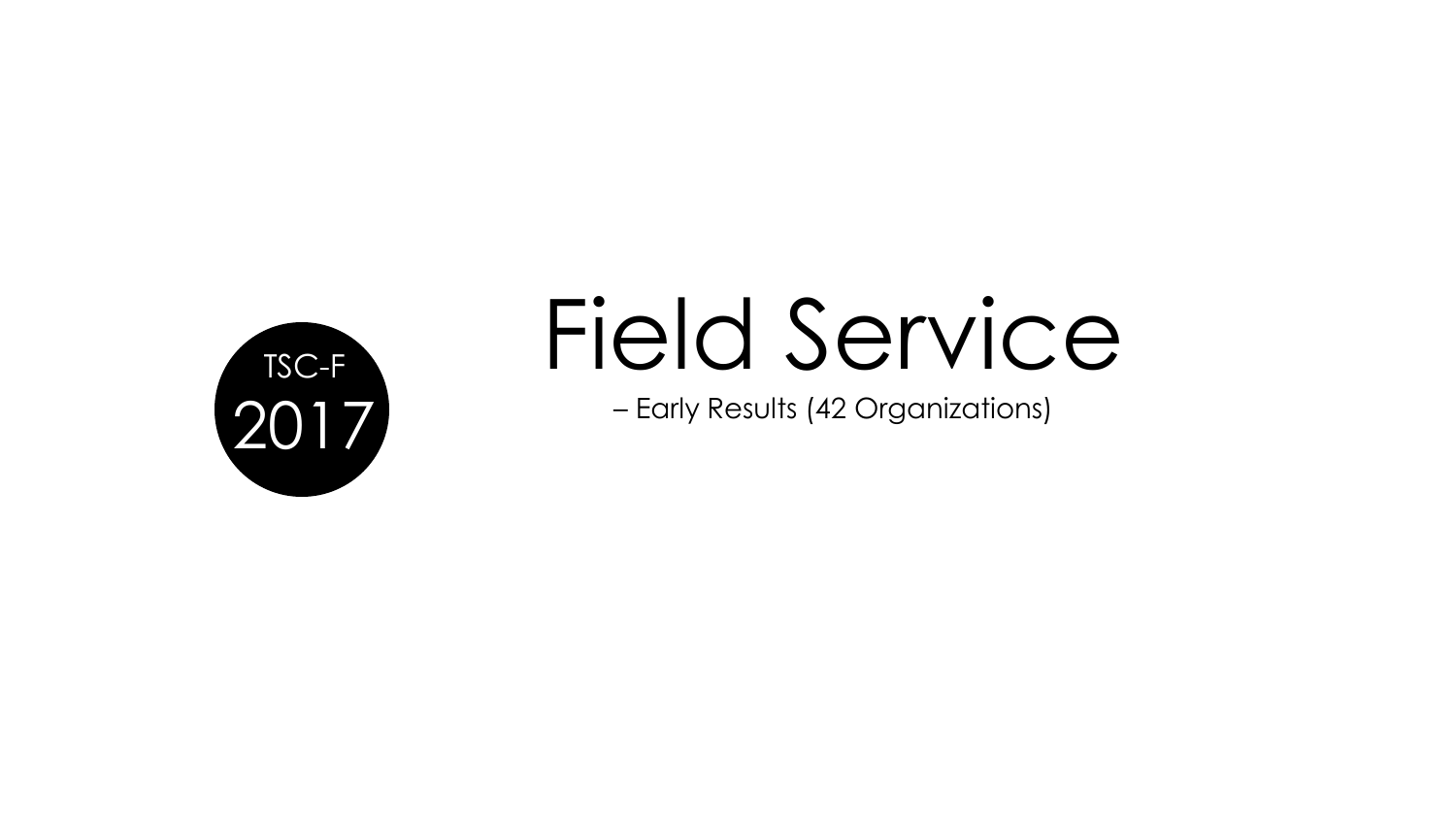## theservicecouncil

- About Survey **S**
	- Early 2017 (Open to New Participants)
		- Respondent Breakdown
			- *By Revenue Size*
				- *<\$50m – 24%*
				- *\$50m-\$500m – 47%*
				- *\$500m+ – 30%*
			- *By Technician Size*
				- *<50 – 29%*
				- *50-250 – 35%*
				- *>250 – 36%*
			- *Geographies*
				- *North America – 92%*
				- *ROW – 8%*
			- *Industries*
				- *Healthcare/Medical*
				- *Facilities Management*
				- *High Tech*
				- *Industrial Equipment*
				- *Telecommunications*



# About the Project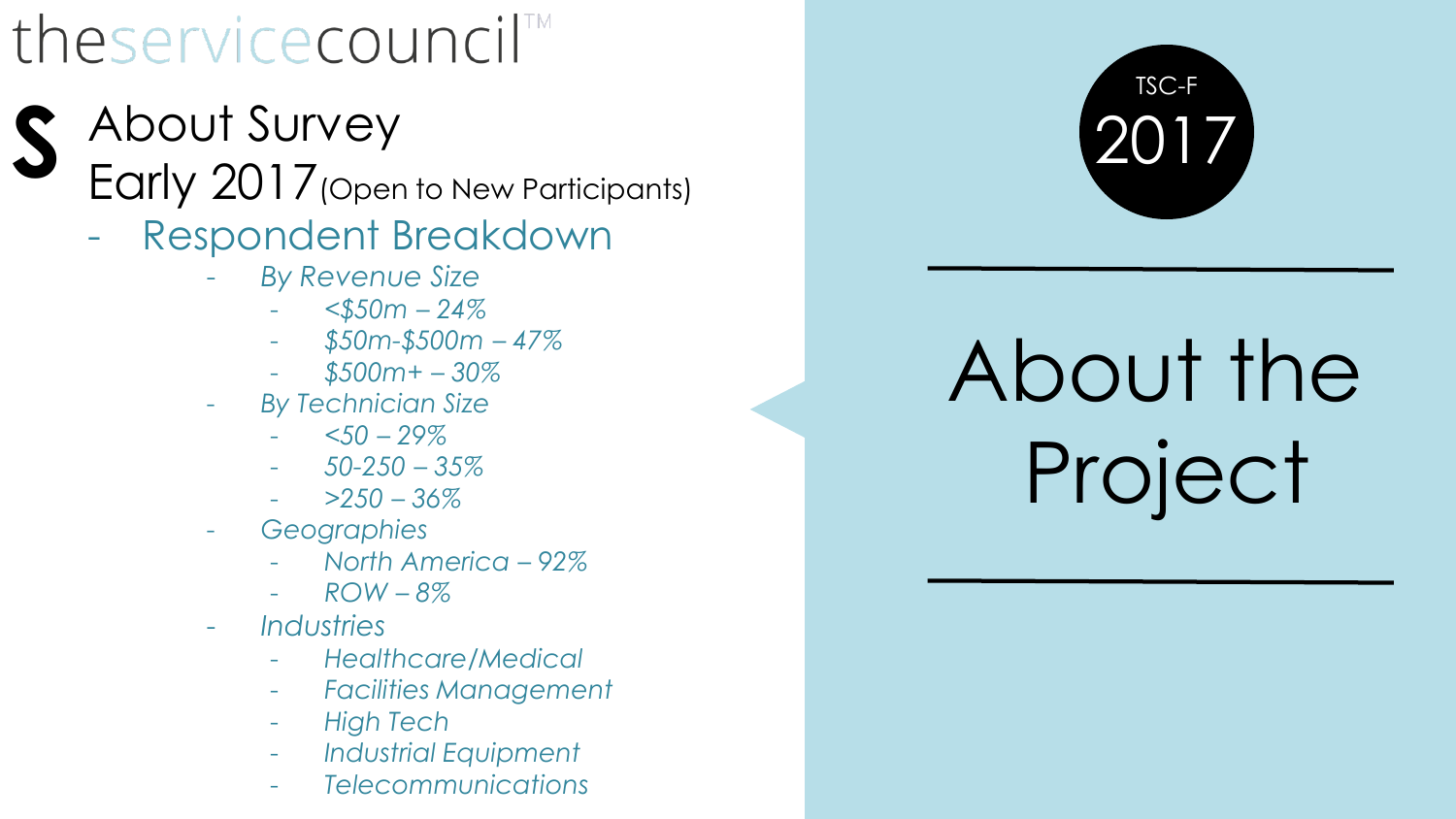

# Looking into 2017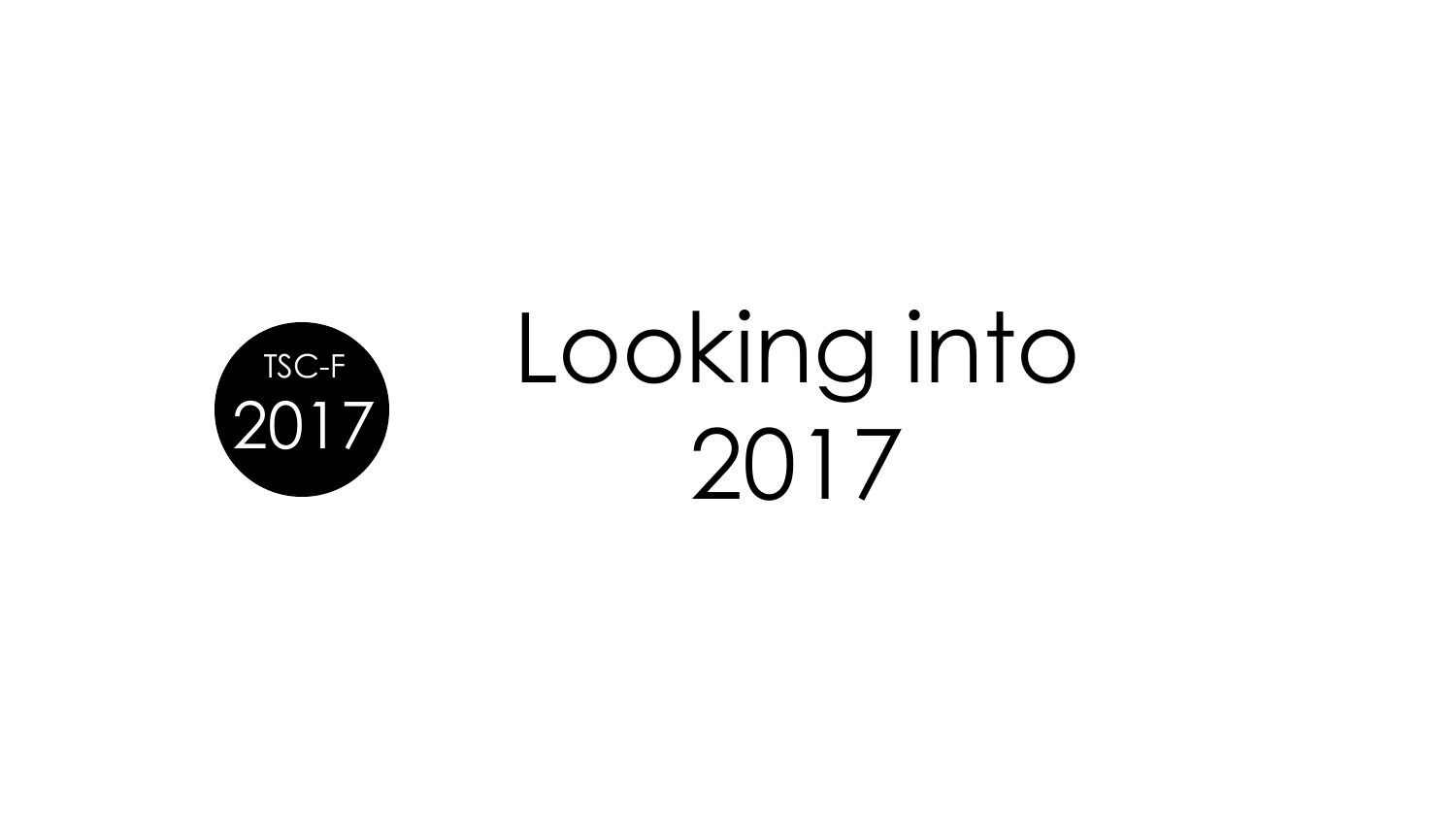## theservicecouncil<sup>TM</sup>

FIELD SERVICE EXPERIENCE IMPROVEMENT

**77%**





## POIT Areas of Focus

#### **ANALYST NOTE:**

The service experience delivered by the field organization depends on having the right team, tools, and strategy.

Best Part of the Technician's Day:

- Solving customer problems
- Dealing with customers
- Fixing and repairing things
- Learning about new technologies

Worst Part of the Technician's Day:

- Paperwork and administrative tasks
- Time spent looking for information
- Feeling isolated
- Pressure to sell

#### **OUR TAKE:**

**Technicians have a responsibility to not only close work orders, but also deliver 'wow' experiences for the customer base. The technician as a brand ambassador who can deliver value is more than a marketing strategy. But too often service leadership pushes the field team into activities which take them away from what they do best. In order to improve the field experience, the field team needs to focus on the customer and resolving issues.** 

Question: Which of the following areas is your service organization strategically focused on for the field team in 2017? Percentage of Respondents Source: TSC Data June 2017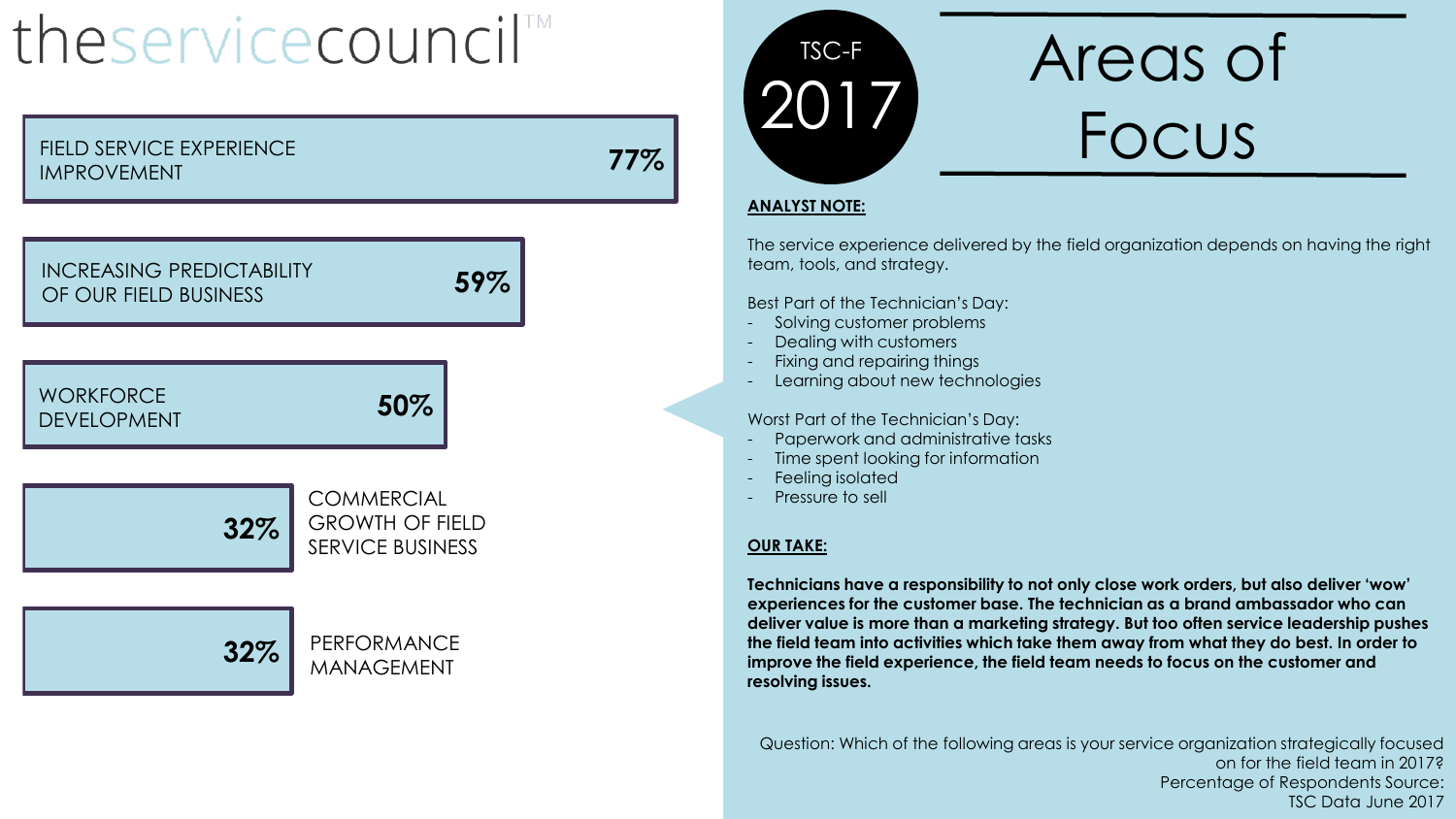### theservicecouncil<sup>™</sup>

INCREASE CUSTOMER DEMANDS FOR IMPROVED SERVICE

**46%**

**41%** INABILITY TO INTEGRATE DATA IN THE FIELD W/ ENTERPRISE SYSTEMS

**36%** AGING **WORKFORCE** 

**32%** MANAGEMENT DEMANDS TO IMPROVE **EFFICIENCY**

| MANAGEMENT<br>DEMANDS TO CUT | 32% |
|------------------------------|-----|
| COSTS                        |     |

| EMERGING<br>TECHNOLOGY<br>TRENDS | 32% |
|----------------------------------|-----|
|----------------------------------|-----|



#### **ANALYST NOTE:**

Customer expectations are NOT waning. The field service customer continues to expect and demand value in each interaction. Value can mean many things to many people. But there are a number of challenges that impact field service delivery.

Challenges felt in 2015:

- Workforce and talent issues
- Aging technology infrastructure
- Inadequate visibility into performance
- Lack of collaboration
- Outdated processes

#### **OUR TAKE:**

**Doing more with less or the same is a fact of business life. Continued pressure to drive margin growth while also creating 'wow' experiences for customers pulls the field team in many directions. Field service leadership must focus on the field team and create a culture of customer-first. A technician shouldn't have to wonder if they will be reprimanded for going the extra mile for the customer. Investments in the right technology to support the field should be a priority.** 

Question: Which of these challenges will be most disruptive to your field service business in 2017? Percentage of Respondents Source: TSC Data June 2017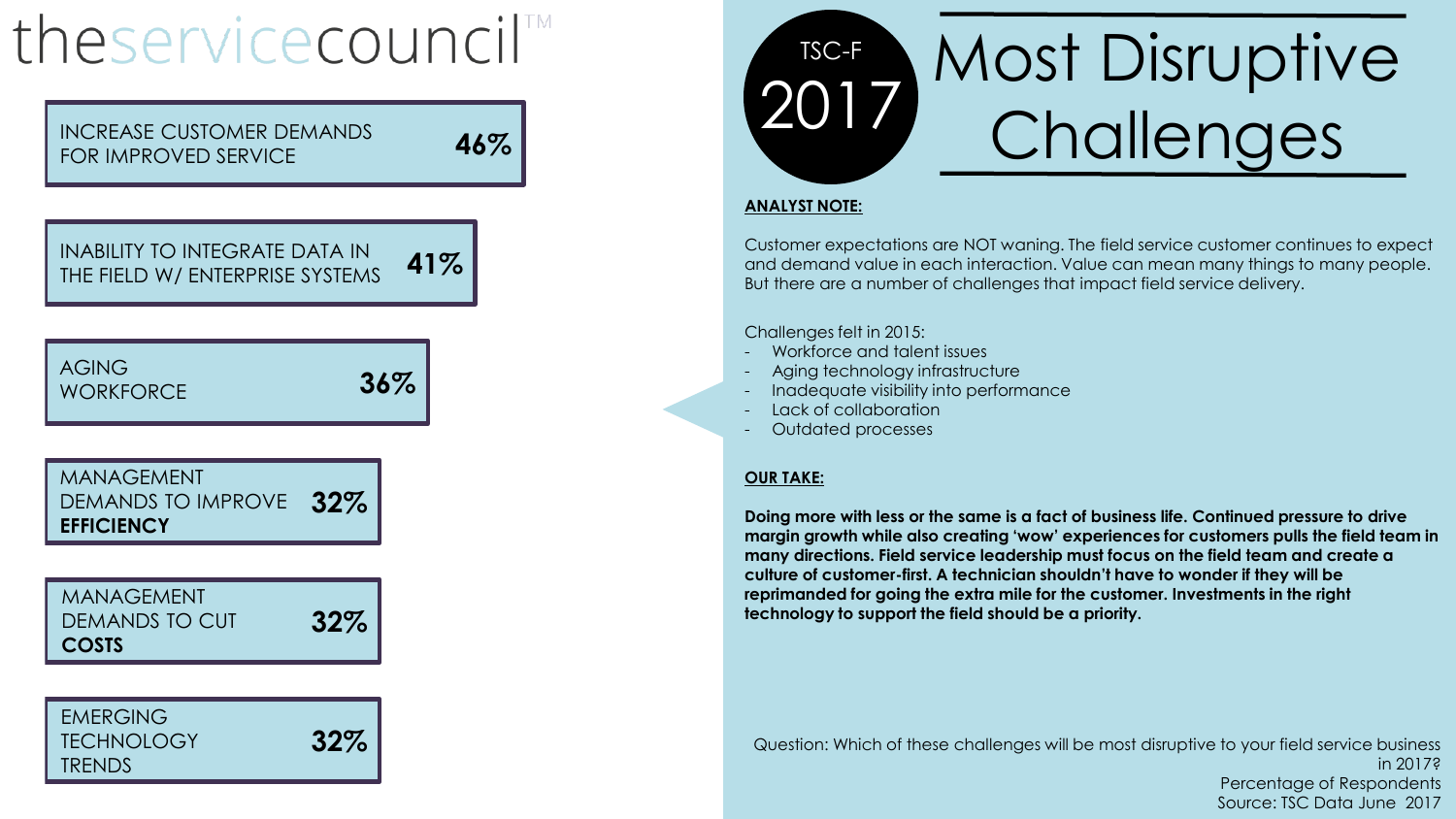## theservicecouncil

**27% 35% 38% 41% 47% SERVICE** CUSTOMER SATISFACTION RATE WORKFORCE PRODUCTIVITY SERVICE REVENUE FIRST-TIME FIX RATE

> **21%** CUSTOMERS UNDER SERVICE CONTRACT

COST

TSC-F

## SUCCESS **Metrics**

#### **ANALYST NOTE:**

Service organizations have continued to see an increase in total service revenue as a result of a focus on the customer and delivering value beyond a break/fix maintenance contract.

We expect to continue to see organizations look to profitability as a metric of success, but this is a lagging indicator. The customer and efficiency will lead to success in other areas.

#### **OUR TAKE:**

**Satisfied customers are the result of a field team which can deliver value. Engaged and knowledgeable field service team members put the right face on the service brand. The opposite can be detrimental to service success. People development – training, learning, and development must be a focal point in order to ensure that happy and engaged field service technicians deliver value to customers during each interaction.** 

> Question: In 2017, which metrics are you focused on improving? Percentage of Respondents Source: TSC Data June 2017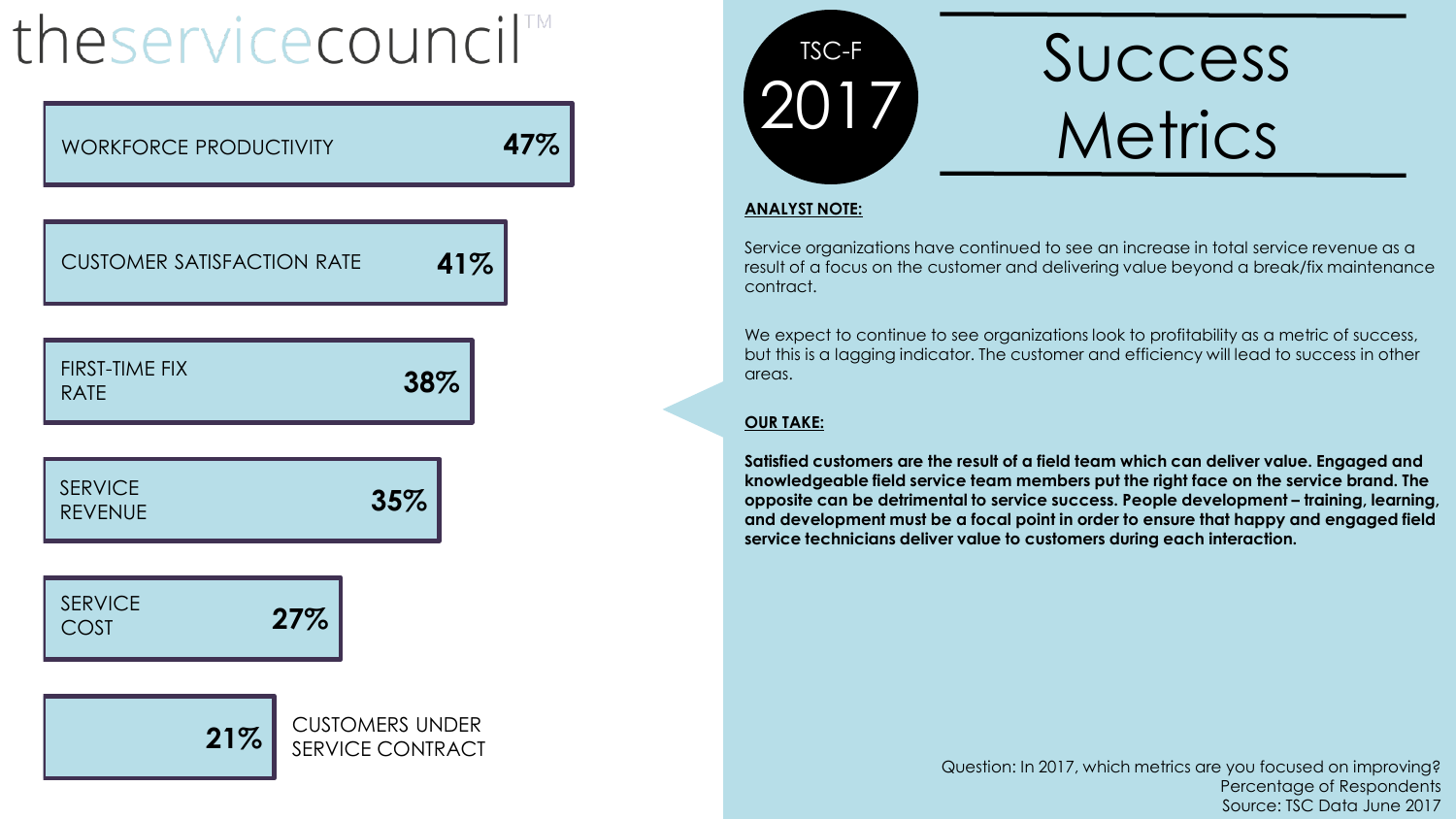## theservicecouncil

Survey (Mid June)<br>Drive to 50 Benchmarked Organizations

### Data Published (mid-May) **D**

- 2017 Priorities
- KPI Results
- Business Capabilities
- Service Champion Results

### Research Published (July) **R**

- Summary Report
- Key Takeaways
- Champions Report
- Champions Guides (How-To)



# What's Next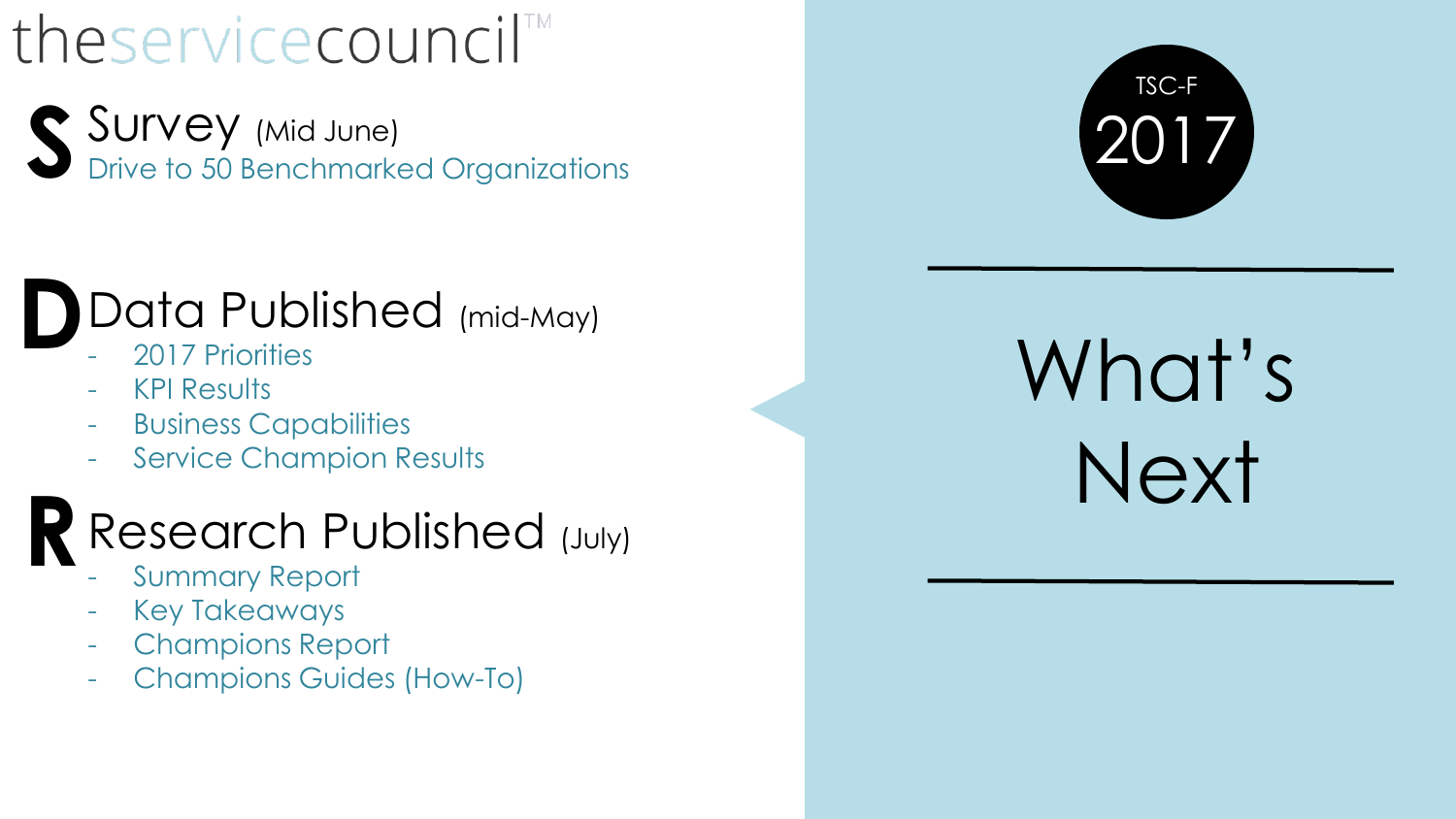

### **Q4 2016: FIELD SERVICE OUTSOURCING** SURVEY: Q4 2016 OUTPUT: Q1 2017

### **Q1 2017: FIELD SERVICE BENCHMARK**

SURVEY: JAN-FEB 2017 OUTPUT: Q1/Q2 2017

#### **FOCUS KPIS:**

- FIRST-TIME FIX
- MEAN-TIME-TO-REPAIR
- PRODUCTIVITY
- CSAT

OTHER AREAS: INITIATIVES & INVESTMENTS

### **Q3 2017: MOBILE INITIATIVE**

SURVEY: JUN-JUL 2017 OUTPUT: Q3 2017

**FOCUS: EXPLORE THE** CHANGING WORLD OF MOBILE TOOLS AND UNDERSTAND WHAT TOOLS CONNECT THE FIELD TO THE BACK OFFICE AND THE CUSTOMER

TOPICS: RIGHT BALANCE OF MOBILE, DEVICE TYPES, WFARABLES

**SMARTER SERVICES SYMPOSIUM** LIVE: SEPT 11-13

**Q4 2017: TECHNICIAN/ENGINEER FEEDBACK** SURVEY: OCT 2017 OUTPUT: Q4 2017

**FOCUS:** TO GATHER FEEDBACK FROM THE FRONT LINE TECH TO BETTER UNDERSTAND THE TOOLS AND SUPPORT NEEDED FOR THEM TO DELIVER A HIGH LEVEL OF SERVICE TO THE CUSTOMER

TOPICS: EMPLOYEE ENGAGEMENT, INCENTIVES, GAMIFICATION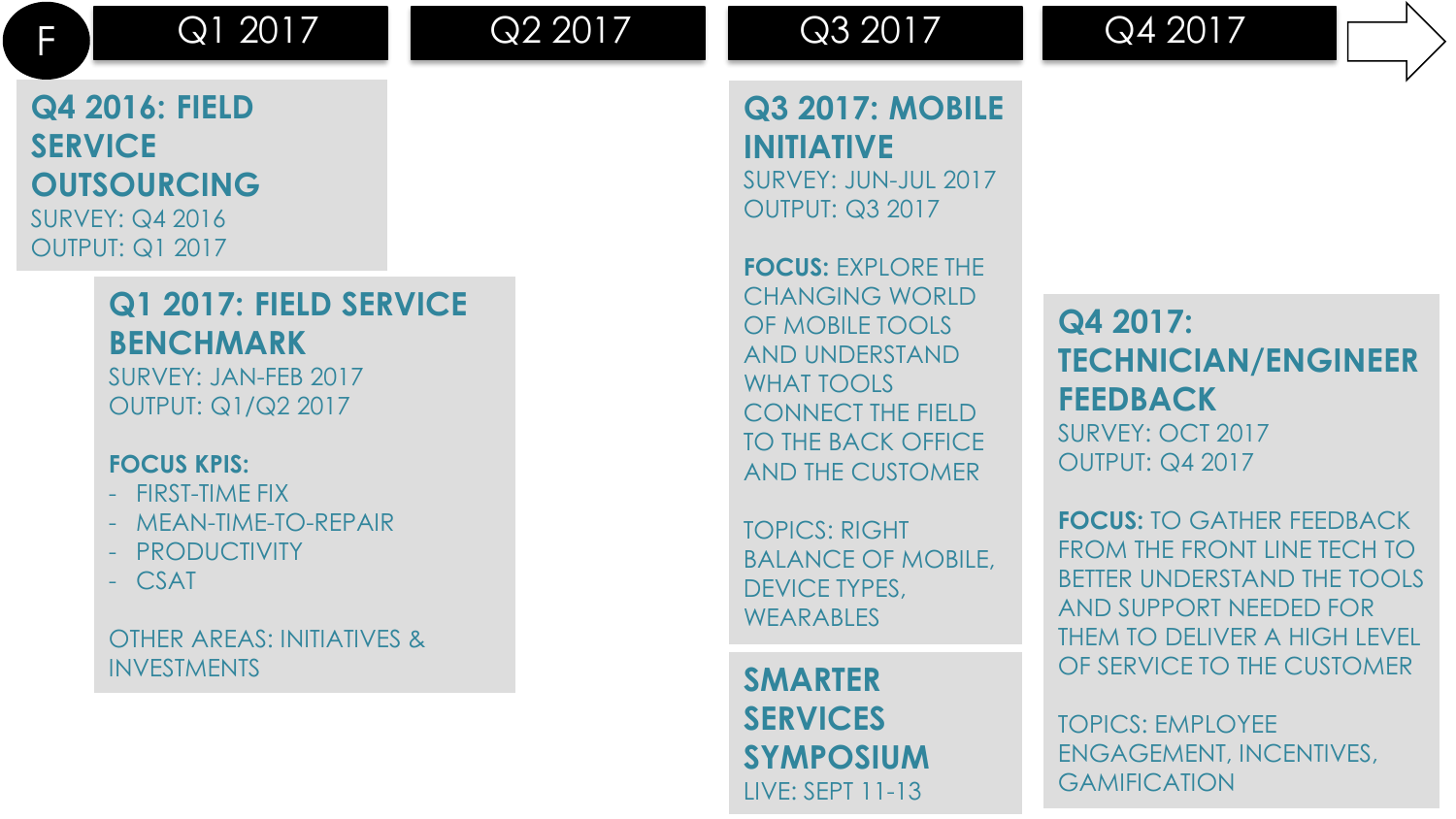### Webcast



### **APRIL**

**N – NONE SCHEDULED**

**MAY**

**JUNE**

**11 – SYMPOSIUM PREVIEW (ALL)**

**16 – DATA CONVERTED TO THE RIGHT SERVICE INSIGHTS (D)**

**22 – EMPLOYEE ENGAGEMENT (W)** 

### IdeaShare



 $25 -$ **EXTENDING A GLOBAL SERVICE STANDARD IN CHINA (L)**

**31 – BREAKING THE WALL BETWEEN SALES, MKTG, & SERVICE (SM)**

**6 – EXTENDED WARRANTIES AND SERVICE PLANS (L, SM)**

Visit: [www.servicecouncil.com/events](http://www.servicecouncil.com/events)